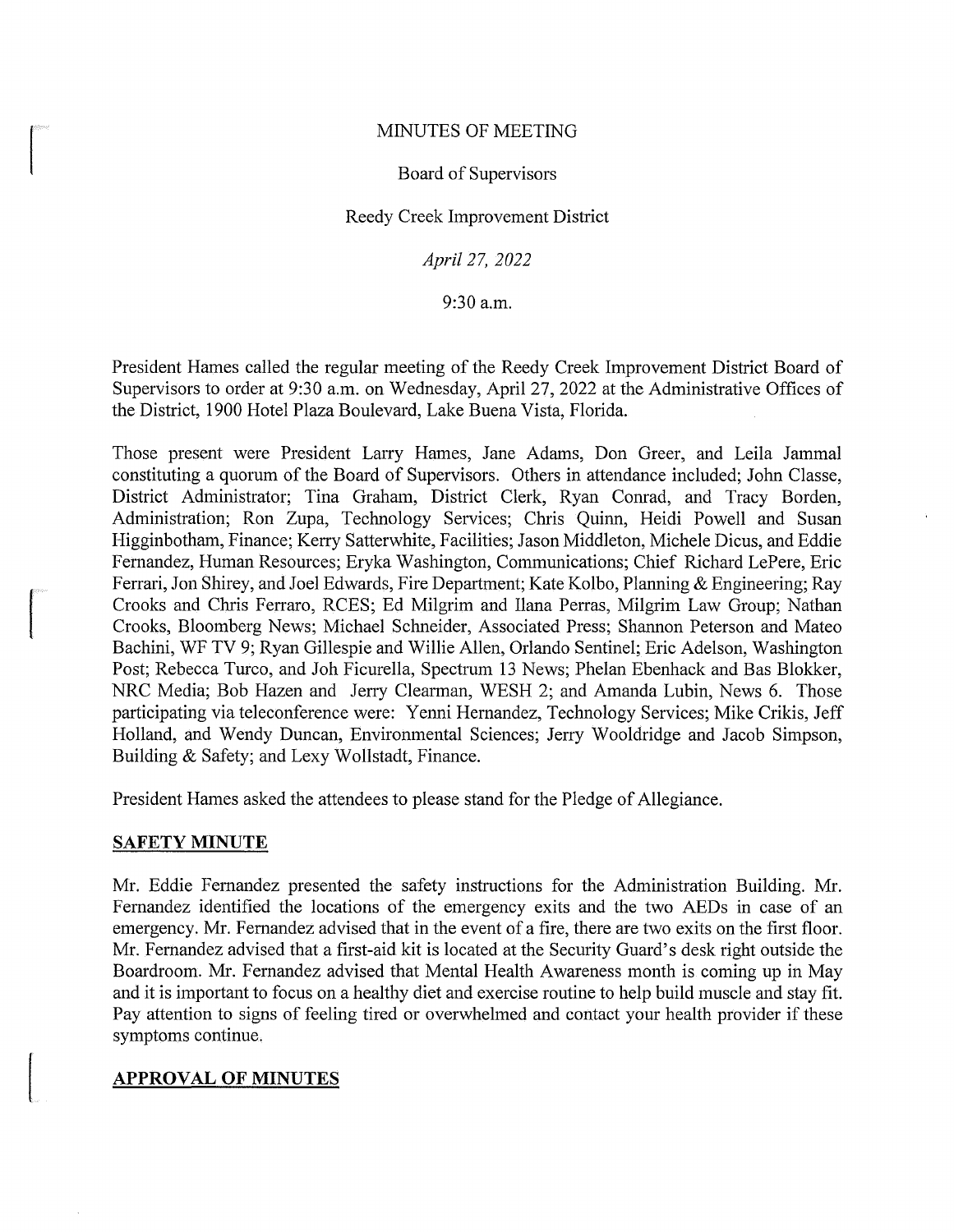Minutes from the March 23, 2022 BOS Meeting were approved and accepted as presented.

The District Clerk recorded proof of publication of the meeting notice.

## **REPORTS**

A departmental report was presented by the District Administrator and RCES Director.

Mr. Classe advised that today is Administrative Professional Day. He recognized and thanked all the District's Administrative Assistants for the great work they do in supporting their respective departments throughout the District.

Mr. Classe introduced a new member of the Leadership Team, Ryan Conrad, who joined the District on April 18<sup>th</sup> as the new Chief of Public Works overseeing the Planning & Engineering, Environmental Sciences, Facilities and Building & Safety Departments. Prior to the District Mr. Conrad was with Consor Engineers providing CM and CEI services on several District capital projects.

Mr. Classe recognized Sarah Renner, RCID Fire Fighter for an award that was presented by Dr. Phillips Hospital in recognition of a medical response provided by our team. This was a STEMI call where, quote "The patient had a 29-minute door to balloon time, which is incredible." The patient had a successful outcome and recovery and it all started with the efforts of Rescue 12. This is another example of the excellent medical response provided by members of the Fire Department.

Mr. Classe reported that at the April 2021 Board meeting, Jennifer Johnson in our Building & Safety department was awarded the inaugural Permit Technician of the Year through the Building Officials Association of Florida. Yesterday, we learned that for 2022, Mike Rickabaugh, Deputy Building Official was awarded Member of the Year and Joey Rodriguez, Chief Building Official was awarded Building Inspector of the Year. These recognitions highlight the exceptional talent within the District. Congratulations to both Mike and Joey. Mr. Classe advised that we are very proud of our team members and their accomplishments.

Mr. Classe reported that for the month of April, the District is celebrating and highlighting the excellent work of our Environmental Sciences Department. The department consist of ten sections and we have been showcasing a couple sections each week on the District's Linkedin page as well as throughout the District. The Environmental Sciences team monitors and assesses the chemistry, biology and general water quality of the District for the purpose of regulatory and permit compliance, as well as pollution control and mitigation. In honor of Earth Day, The District was delighted to share some of the outstanding work our team does on a daily basis to support and protect our environment. We truly appreciate their hard work, passion and dedication to the District.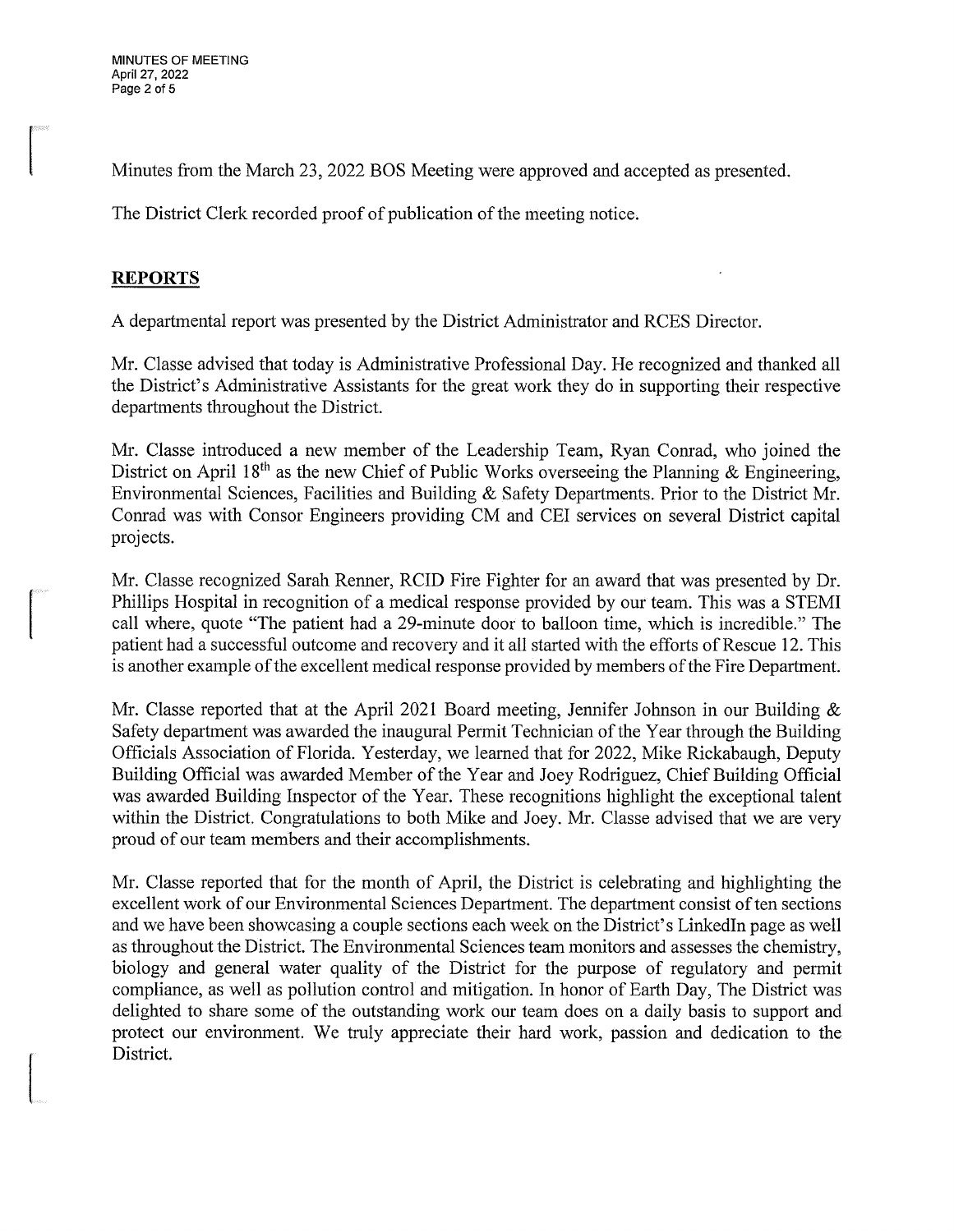Mr. Classe gave a brief update on the new legislation signed last week affecting the District. Mr. Classe reported that he has asked the District Team to focus on continuing to do their work with the same high standards and professionalism they always have as we learn more about what the legislation means. Mr. Classe stated that he remains proud of all that the District has done in providing excellent government services to support one ofthe top tourism destinations in the world and the economic benefit it provides to Florida and particularly the Central Florida community. Mr. Classes reported that he learned this week that our planned expansion of solar power (one of the 75 MW facilities) could be delayed because our business partners are experiencing financing challenges related to the uncertainty around this new legislation. Over the years, the District has taken great care to be good stewards of the environment as shown on the previous slides. The District's Environmental Sciences and Stormwater/Flood Control Engineering Teams have been recognized repeatedly by state and federal regulatory agencies for the great work they do in studying, monitoring and managing water quality and floodplain areas within our boundaries. He hopes the legacy of what we have been able to accomplish for the more than 8,200 acres of conservation land within the District will continue in the future.

Ms. Ferraro presented the RCID Electric Reliability Compliance Program Semi-Annual Report for period October 1, 2021 through March 30, 2022. This is a report of compliance and associated activities related to the North American Electric Reliability Corporation (NERC) and Southeastern Electric Reliability Corporation (SERC) electric reliability standards.

Ms. Ferraro reported on the Covid-19 Regulatory Relief. In May of 2020, NERC Electric Reliability Enterprise (ERO) released guidance that provided additional regulatory relief related to registered entities', including RCID, through December 31, 2021. This regulatory relief was not extended into calendar year 2022.

Ms. Ferraro gave updates for Specific Compliance Activities for RCES:

Ms. Ferraro advised that all reliability standard requirements and required compliance tasks were completed without exception and there were no instances of non-compliance during the reporting period.

The years 2017-2027 under frequency load shed relay testing and maintenance schedule was reviewed. Testing of these relays is underway.

During the semi-annual reporting period, the Executive Compliance Committee (ECC) and the RCES Compliance Committee conducted regularly scheduled meetings.

A NERC Recommendation to Industry was received by RCID regarding preparation for potential Russian cyber activity against industry from Russia-linked actors. The Level II Alert was issued on February 15, 2022. RCID responded to the security alert; the recommendations were reviewed and plans exist to implement the necessary changes to our systems on an on-going basis.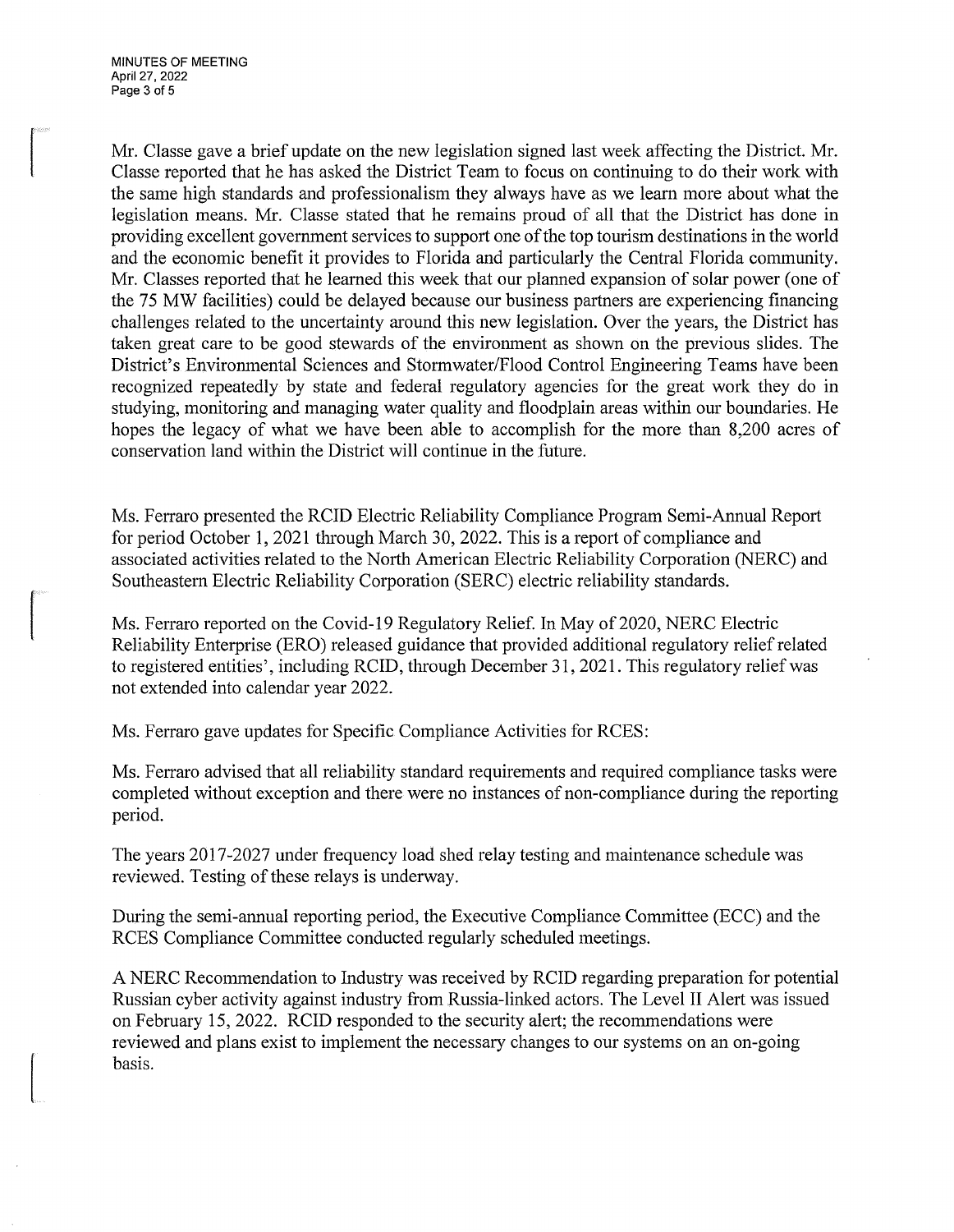As of December 30, 2021, RCES Network Service Engineer and Compliance Professional obtained access to NERC's Electricity Information Sharing and Analysis Center (E-ISAC) portal and started receiving weekly updates on best practices for physical and cyber security threats and mitigations.

The new RCES Manager of Electric Operations, Joseph Russo, a 24-year employee in the department, has been registered as the alternate SERC compliance contact for RCID.

Legal counsel for the RCID Executive NERC Compliance Committee was updated based on personnel assigmnents.

## **CONSENT AGENDA**

President Hames proceeded to the Consent Agenda and advised that the Consent Agenda exists of general administrative items and items under a specific cost threshold. Any item can be pulled from the Consent Agenda for further discussion, if requested. Consent Agenda items are shown below:

# **Item 6A – Appoint Assistant Clerk**

CONSIDERATION of Request to appoint Ms. Tracy Borden as Assistant Clerk for the Board of Supervisors.

## Item 6B – Flamingo Crossings Pedestrian Bridges – Amendment of Professional Services **Agreement**

CONSIDERATION of Request for Board approval to amend the Agreement for Professional Services between RCID and **Helman Hurley Charvat Peakcock/Architects, Inc.,** and add to the fee in the total amount of **\$47,750.00** for additional post design services associated with the pedestrian bridge structures at Flamingo Crossings project. Funding for this request is included in the approved project budget and is derived from the RCID 2016-2024 Transportation Projects Ad Valorem Bonds. **(EXHIBIT A)** 

President Hames asked if anyone had a reason to bring up any items on the Consent Agenda for further discussion. No items were pulled from the Consent Agenda for review. Upon motion by Ms. Jammal and duly seconded, the Board unanimously approved the Consent Agenda.

# **REGULAR AGENDA**

# **Item 7A – Flamingo Crossings Pedestrian Bridges – Amendment of Professional Services Agreement**

Mr. Satterwhite requested Board approval to amend the Agreement for Professional Services between RCID and **The Roderick Group, Inc. Ardmore Roderick,** and add to the fee in the total amount of **\$127,546.00** for the provision of staff extensions in support of the Flamingo Crossings Pedestrian Bridges Project. Funding for this request is included in the approved project budget and